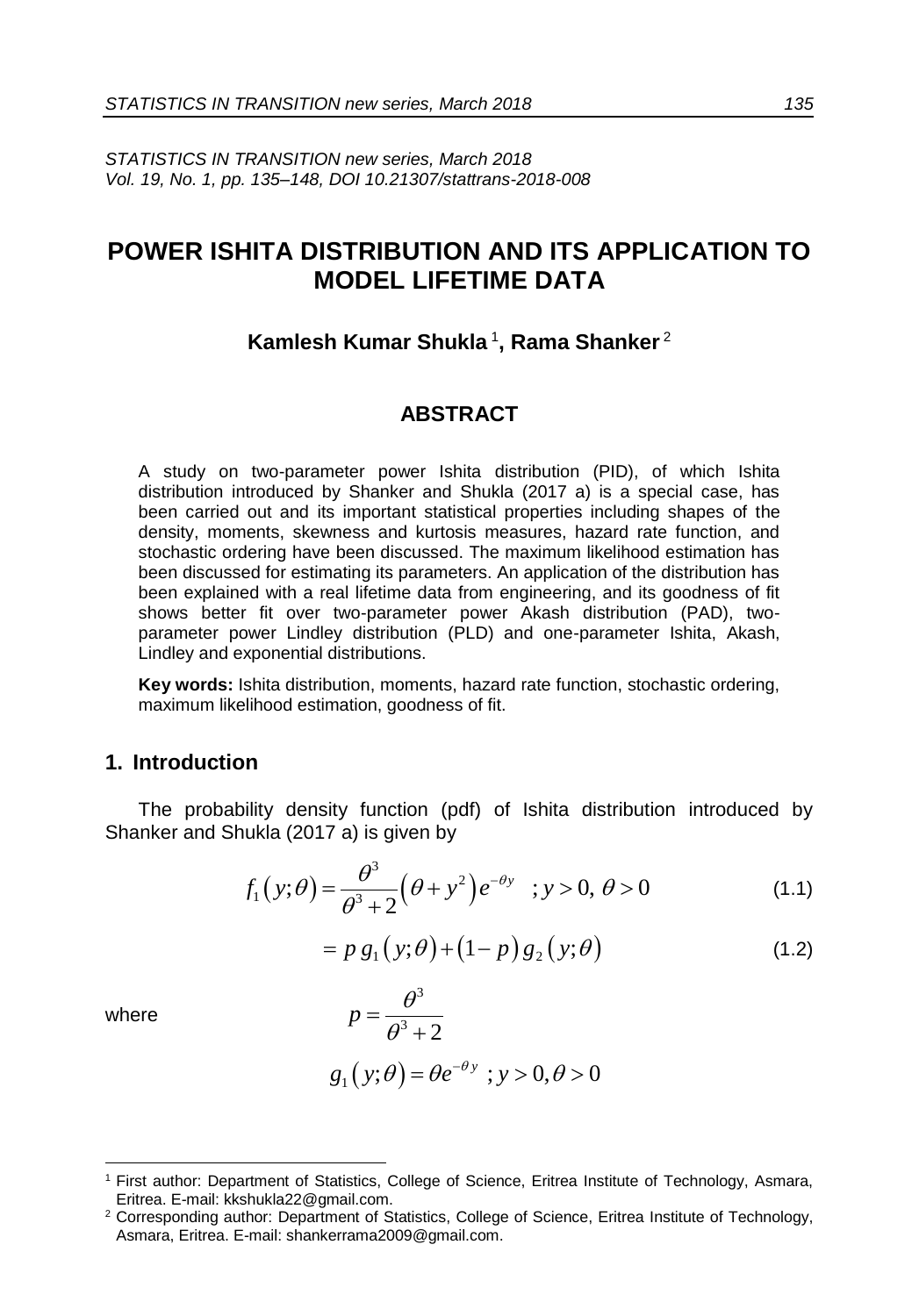$$
g_2(y;\theta) = \frac{\theta^3}{\Gamma(3)} e^{-\theta y} y^{3-1} ; y > 0, \theta > 0
$$

The pdf in (1.1) reveals that the Ishita distribution is a two-component mixture of an exponential distribution (with scale parameter  $\theta$ ) and a gamma distribution (with shape parameter 2 and scale parameter  $\theta$ ), with mixing proportion

3  $3^3 + 2$  $p=\frac{\theta}{a^3}$  $=\frac{\overline{a}}{\theta}$  $\frac{1}{2}$ . Shanker and Shukla (2017 a) have discussed some of its mathematical and statistical properties including its shapes for varying values of

the parameter, moments, skewness, kurtosis, hazard rate function, mean residual life function, stochastic ordering, mean deviations, order statistics, Bonferroni and Lorenz curves, Renyi entropy measure, stress-strength reliability, and the applications of the distribution for modelling lifetime data from engineering and medical science. However, there are some situations where the Ishita distribution may not be suitable from either theoretical or applied point of view. Shukla and Shanker (2017) have also obtained a Poisson mixture of Ishita distribution and named it Poisson-Ishita distribution, and studied its various statistical properties, estimation of parameter and the goodness of fit with some real count data sets.

The corresponding cumulative distribution function (cdf) of (1.1) is given by  
\n
$$
F_1(y; \theta) = 1 - \left[1 + \frac{\theta y(\theta y + 2)}{\theta^3 + 2}\right] e^{-\theta y}; y > 0, \theta > 0
$$
\n(1.3)

Recall that the pdf and the cdf of two-parameter power Akash distribution (PAD) introduced by Shanker and Shukla (2017 b) and two-parameter power given by

Line 1. (2013) are respectively given by

\n
$$
f_2(x; \theta, \alpha) = \frac{\alpha \theta^3}{\theta^2 + 2} \left( 1 + x^{2\alpha} \right) x^{\alpha - 1} e^{-\theta x^{\alpha}} \quad ; x > 0, \theta > 0, \alpha > 0
$$
\n(1.4)

$$
J_2(x; \theta, \alpha) = \frac{}{\theta^2 + 2} (1 + x^2) x^2 e^{-(x^2 + 2\theta)} (1.4)
$$
  

$$
F_2(x; \theta, \alpha) = 1 - \left[ 1 + \frac{\theta x^{\alpha} (\theta x^{\alpha} + 2)}{\theta^2 + 2} \right] e^{-\theta x^{\alpha}}; x > 0, \theta > 0, \alpha > 0
$$
 (1.5)

$$
\left[\begin{array}{cc} 0 & +2 \end{array}\right]
$$
  

$$
f_3(x;\theta,\alpha) = \frac{\alpha \theta^2}{\theta+1} \left(1+x^{\alpha}\right) x^{\alpha-1} e^{-\theta x^{\alpha}}; x > 0, \theta > 0, \alpha > 0 \tag{1.6}
$$

$$
\theta + 1
$$
  

$$
F_3(x; \theta, \alpha) = 1 - \left[1 + \frac{\theta x^{\alpha}}{\theta + 1}\right] e^{-\theta x^{\alpha}}; x > 0, \theta > 0, \alpha > 0 \quad (1.7)
$$

A detailed study regarding various properties, estimation of parameters and applications of PAD and PLD can be seen from Shanker and Shukla (2017 b) and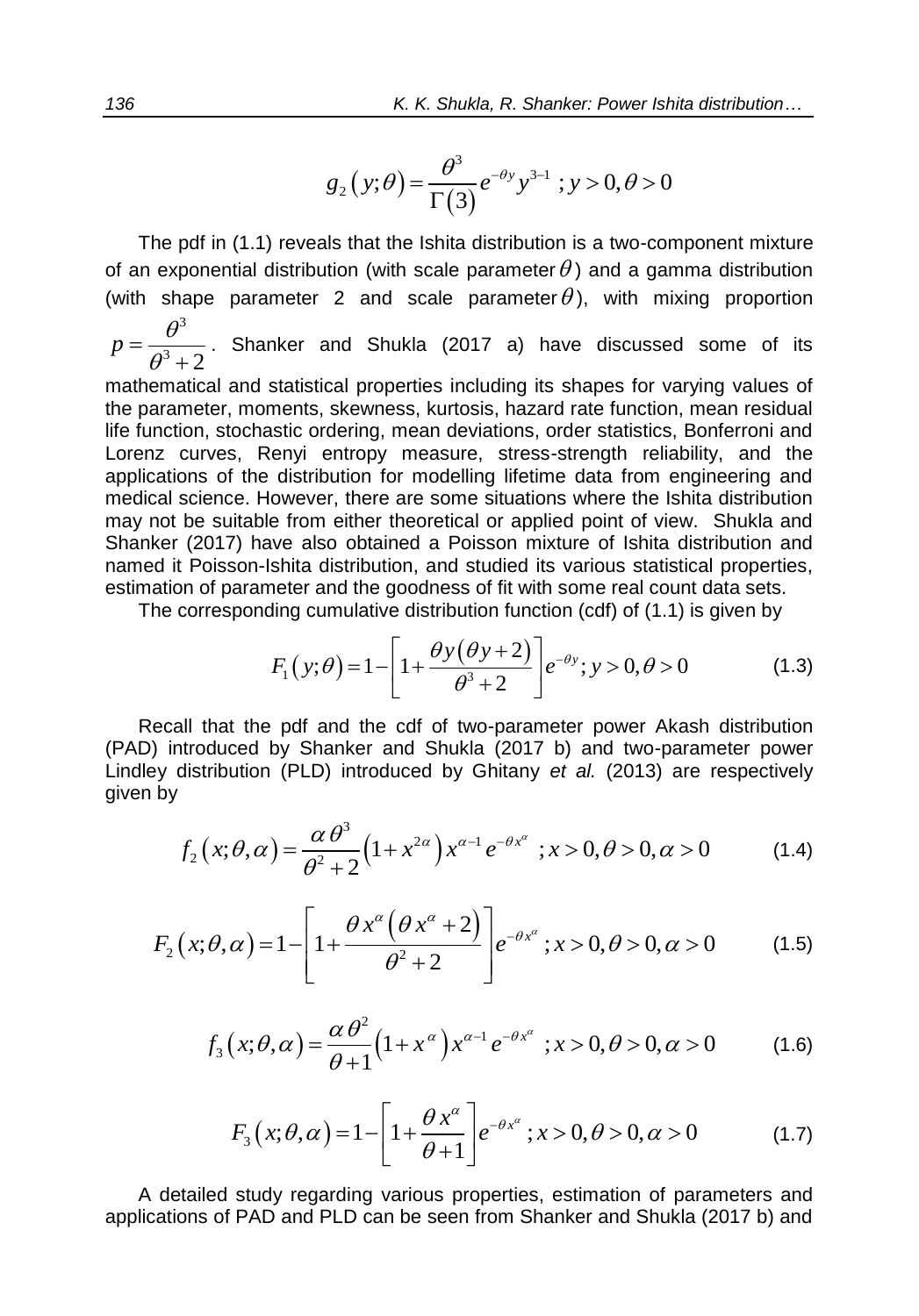Ghitany et al. (2013) respectively. At  $\alpha = 1$ , PAD reduces to Akash distribution

introduced by Shanker (2015) having pdf and cdf given by  
\n
$$
f_4(x;\theta) = \frac{\theta^3}{\theta^2 + 2} (1 + x^2) e^{-\theta x}; x > 0, \theta > 0
$$
\n(1.8)

$$
\theta^{2} + 2^{(1+x)} e^{-x}, x > 0, e > 0
$$
\n
$$
F_{4}(x; \theta) = 1 - \left[1 + \frac{\theta x(\theta x + 2)}{\theta^{2} + 2}\right] e^{-\theta x}; x > 0, \theta > 0
$$
\n(1.9)

Shanker (2015) has a detailed study about various statistical and mathematical properties of Akash distribution, estimation of parameter and applications for modelling lifetime data from engineering and medical science and showed that Akash distribution gives better fit than both exponential and Lindley distributions. Shanker (2017) has also obtained a Poisson mixture of Akash distribution and named Poisson-Akash distribution and discussed important statistical properties, estimation of parameter using both the method of moments and the method of maximum likelihood and the application for modelling count data.

Similarly, at  $\alpha = 1$ , PLD reduces to Lindley distribution introduced by Lindley (1958) having pdf and cdf given by

$$
f_5(x; \theta) = \frac{\theta^2}{\theta + 1} (1 + x) e^{-\theta x}; x > 0, \theta > 0
$$
 (1.10)

$$
\theta + 1
$$
  

$$
F_5(x; \theta) = 1 - \left[1 + \frac{\theta x}{\theta + 1}\right] e^{-\theta x}; x > 0, \theta > 0
$$
 (1.11)

Ghitany *et al*. (2008) have a detailed study about various properties of Lindley distribution, estimation of parameter and application for modelling waiting time data from a bank and it has been shown that it gives better fit than exponential distribution. Shanker *et al.* (2016) have a detailed and critical comparative study of modelling real lifetime data from engineering and biomedical sciences using Akash, Lindley and exponential distribution and observed that each of these oneparameter distribution has some advantage over the other but none is perfect for modelling all real lifetime data. Since Ishita distribution gives better fit than Akash, Lindley and exponential distribution, it is expected and hoped that the twoparameter power Ishita distribution (PID) will provide a better model over twoparameter power Akash distribution (PAD) and power Lindley distribution (PLD) and one-parameter Ishita, Akash, Lindley and exponential distributions.

In this paper, a two-parameter power Ishita distribution (PID), which includes one-parameter Ishita distribution, has been introduced and its various properties including shapes for varying values of the parameters, survival function, hazard rate function, moments, stochastic ordering have been studied. The maximum likelihood estimation has been discussed for estimating its parameters. Finally, applications and goodness of fit of PID has been illustrated with a real life time data and fit has been found better over two-parameter power Akash distribution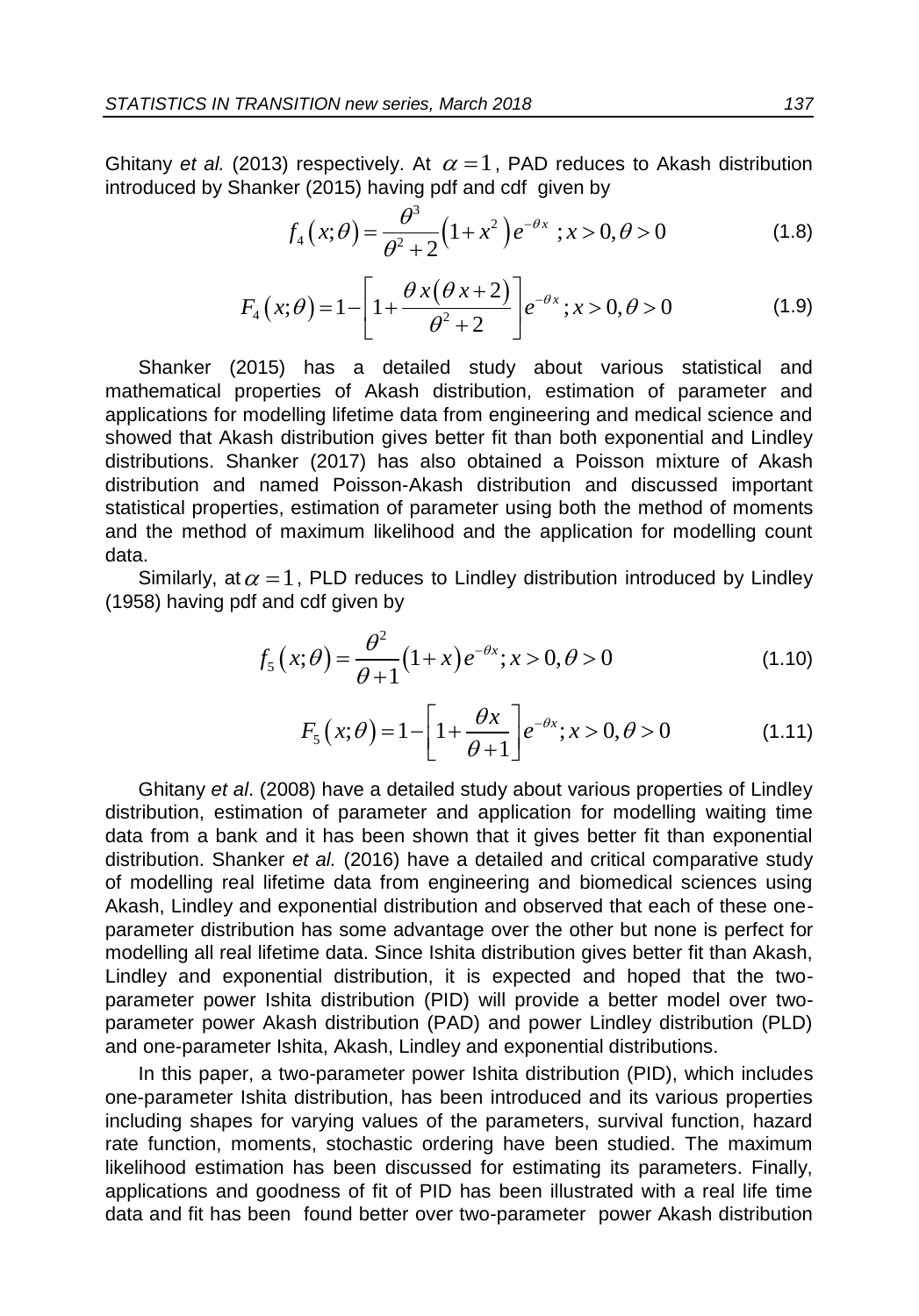(PAD) of Shanker and Shukla (2017 b), two-parameter power Lindley distribution (PLD) of Ghitany *et al.* (2013), and one-parameter Ishita, Akash, Lindley and exponential distributions.

## **2. Power Ishita distribution**

Taking the power transformation 
$$
X = Y^{1/\alpha}
$$
 in (1.1), pdf of the random  
variable X can be obtained as  

$$
f_6(x; \theta, \alpha) = \frac{\alpha \theta^3}{\theta^3 + 2} (\theta + x^{2\alpha}) x^{\alpha - 1} e^{-\theta x^{\alpha}}; x > 0, \theta > 0, \alpha > 0
$$
(2.1)

$$
= p g_3(x; \theta, \alpha) + (1-p) g_4(x; \theta, \alpha)
$$
 (2.2)

where

where  
\n
$$
p = \frac{\theta^3}{\theta^3 + 2}
$$
\n
$$
g_3(x; \theta, \alpha) = \alpha \theta x^{\alpha - 1} e^{-\theta x^{\alpha}}; x > 0, \alpha > 0, \theta > 0
$$
\n
$$
g_4(x; \theta, \alpha) = \frac{\alpha \theta^3 x^{3\alpha - 1} e^{-\theta x^{\alpha}}}{2}; x > 0, \alpha > 0, \theta > 0
$$

We would call the density in (2.1) "Power Ishita distribution (PID)" and denote it as PID $(\theta,\alpha)$  . It is obvious that the PID is also a two-component mixture of Weibull distribution (with shape parameter  $\alpha$  and scale parameter  $\theta$ ), and a generalized gamma distribution (with shape parameters 3,  $\alpha$  and scale parameter  $\theta$ ) introduced by Stacy (1962) with their mixing proportion  $p = \frac{\theta^3}{\sigma^2}$  $3^3 + 2$  $p=\frac{\theta}{a^3}$  $=\frac{\overline{a}}{\theta}$  $\ddot{}$ . The corresponding cumulative distribution function (cdf) of (2.1) can be obtained<br>as<br> $F_x(x;\theta,\alpha) = 1 - \left[1 + \frac{\theta x^{\alpha} (\theta x^{\alpha} + 2)}{e^{-\theta x^{\alpha}} (x > 0, \theta > 0, \alpha > 0)}\right]$  (2.3) as  $\alpha$  ( $\theta x^{\alpha}$  + 2)

$$
F_6(x; \theta, \alpha) = 1 - \left[1 + \frac{\theta x^{\alpha} (\theta x^{\alpha} + 2)}{\theta^3 + 2}\right] e^{-\theta x^{\alpha}}; x > 0, \theta > 0, \alpha > 0 \quad (2.3)
$$

Graphs of the pdf and the cdf of PID for varying values of the parameters have been drawn and presented in Figures 1 and 2 respectively. If  $\alpha = 1$ , the pdf of PID is monotonically decreasing for increasing values of the parameter  $\theta$ . But for  $\alpha$  > 1 and increasing values of the parameter  $\theta$  , the shapes of the pdf of PID become negatively skewed, positively skewed, symmetrical, platykurtic and mesokurtic; and this means that PID can be used for modelling lifetime data of various nature.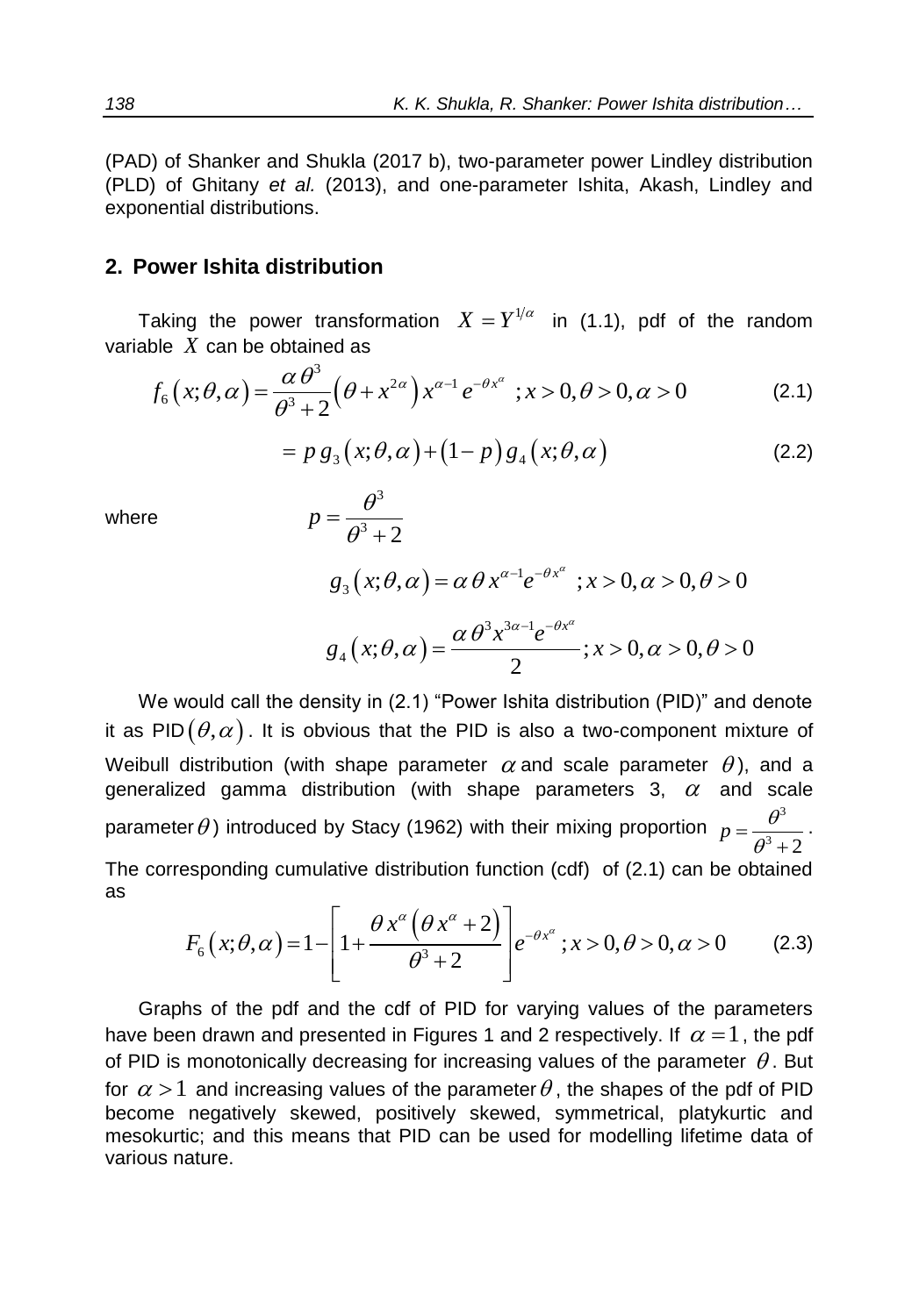

**Figure.1.** Graphs of pdf of PID for varying values of parameters  $\theta$  and  $\alpha$ 

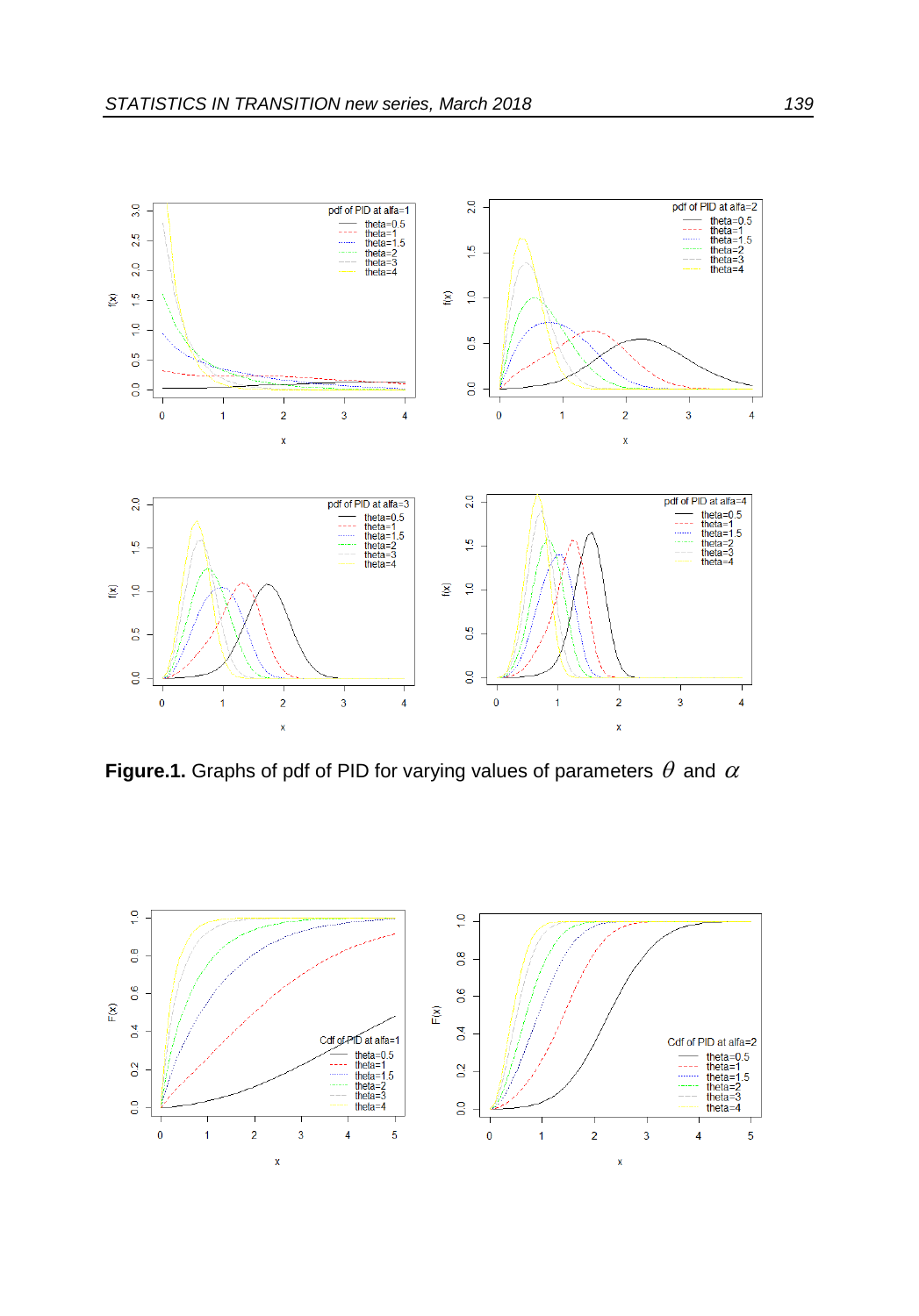

**Figure 2.** Graphs of cdf of PID for varying values of parameters  $\theta$  and  $\alpha$ 

## **3. Survival and hazard rate functions**

The survival function,  $\,S\,(x)$  and hazard rate function,  $\,h(x)\,$  of the PID can be obtained as rate functio<br>  $\frac{2+2}{2}$ and haz ) and hazard rate function,  $h(x)$ <br> $\theta x^{\alpha} (\theta x^{\alpha} + 2) + (\theta^3 + 2)$ <br> $e^{-\theta x^{\alpha}}$ x) and hazard rate function,  $h(x)$  of the<br> $\left[\frac{\theta x^{\alpha}(\theta x^{\alpha}+2)+(\theta^3+2)}{2}\right]_{e^{-\theta x^{\alpha}}};x>0,0$ 

The survival function, 
$$
S(x)
$$
 and hazard rate function,  $h(x)$  of the PID can be obtained as  
\n
$$
S(x; \theta, \alpha) = 1 - F_6(x; \theta, \alpha) = \left[ \frac{\theta x^{\alpha} (\theta x^{\alpha} + 2) + (\theta^3 + 2)}{\theta^3 + 2} \right] e^{-\theta x^{\alpha}}; x > 0, \theta > 0, \alpha > 0
$$
\n(3.1)  
\n
$$
h(x; \theta, \alpha) = \frac{f_6(x; \theta, \alpha)}{\theta} = \frac{\alpha \theta^3 (1 + x^{2\alpha}) x^{\alpha-1}}{\theta^3 + 2 \theta^2}; x > 0, \theta > 0, \alpha > 0
$$

$$
h(x; \theta, \alpha) = \frac{f_6(x; \theta, \alpha)}{S(x; \theta, \alpha)} = \frac{\alpha \theta^3 (1 + x^{2\alpha}) x^{\alpha - 1}}{\theta x^{\alpha} (\theta x^{\alpha} + 2) + (\theta^3 + 2)}; \quad x > 0, \quad \theta > 0, \quad \alpha > 0
$$
\n(3.2)

The nature and behaviour of  $h(x)$  of the PID for varying values of the parameters  $\theta$  and  $\alpha$  are shown graphically in Figure 3. It is obvious from the graphs of  $h(x)$  that it is monotonically decreasing and increasing for increased values of the parameters  $\theta$  and  $\alpha$  .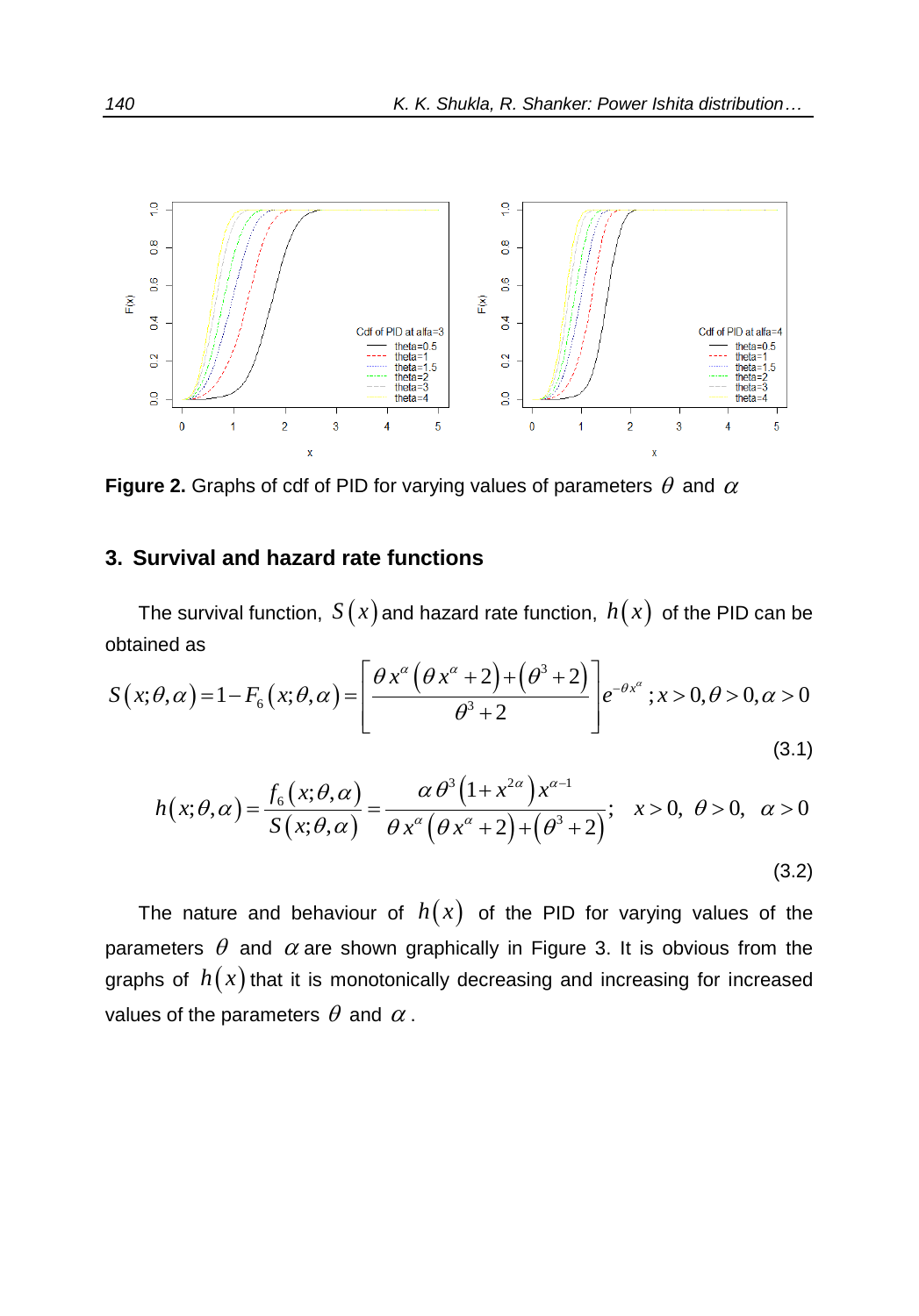

**Figure 3.** Graphs of  $h(x)$  of PID for varying values of the parameters  $\theta$  and  $\alpha$ 

## **4. Moments and related measures**

PID can be obtained as

Using the mixture representation (2.2), the *r*th moment about origin of the  
\nPID can be obtained as\n
$$
\mu_r' = E(X^r) = p \int_0^\infty x^r g_3(x; \theta, \alpha) dx + (1-p) \int_0^\infty x^r g_4(x; \theta, \alpha) dx
$$
\n
$$
= \frac{r \Gamma\left(\frac{r}{\alpha}\right) \left[\alpha^2 \theta^3 + (r+\alpha)(r+2\alpha)\right]}{\alpha^3 \theta^{r/\alpha} (\theta^3 + 2)}; r = 1, 2, 3, .... \tag{4.1}
$$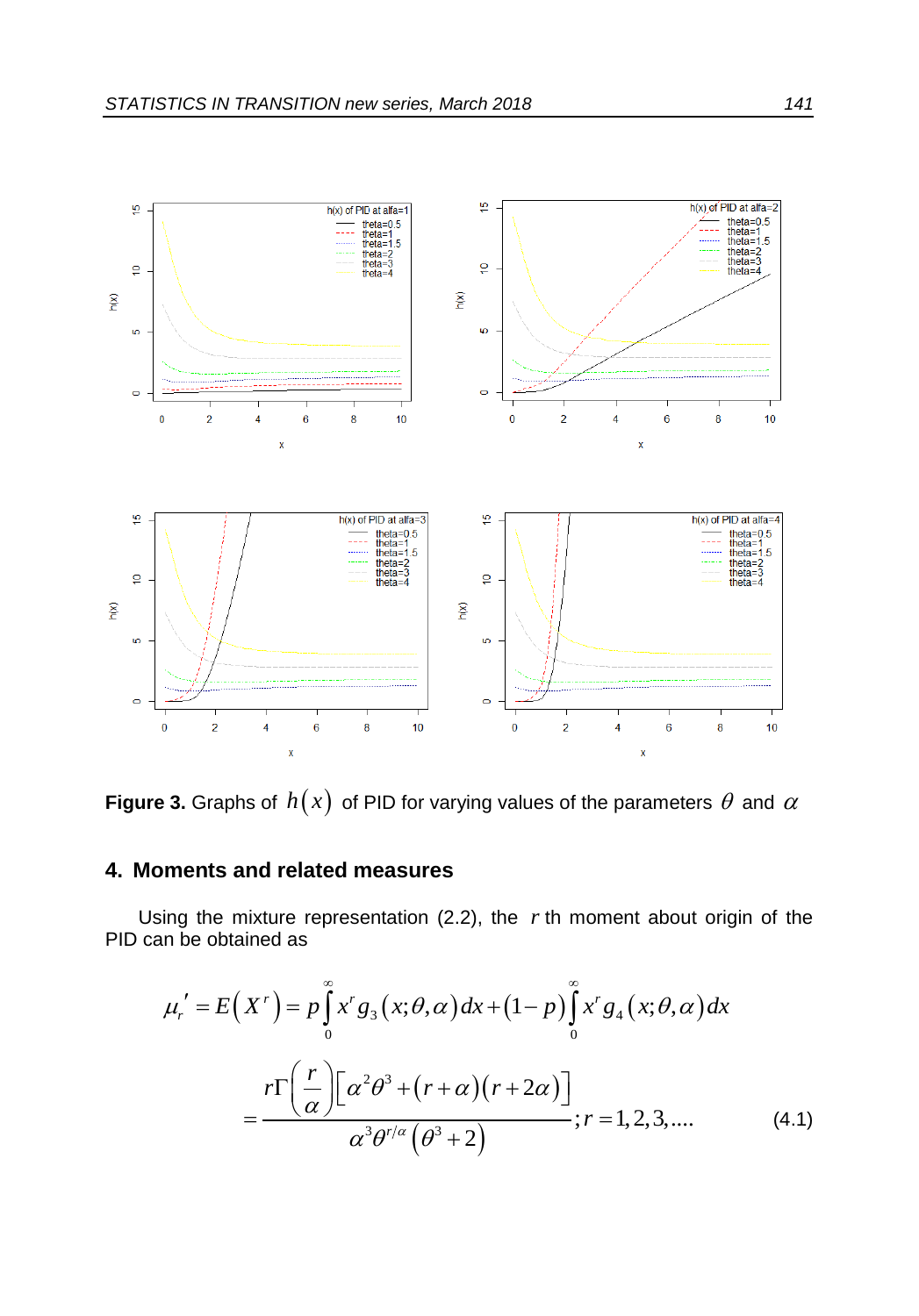It should be noted that at  $\alpha = 1$ , the above expression will reduce to the r th

moment about origin of Ishita distribution and is given by  
\n
$$
\mu'_r = \frac{r! \left[\theta^3 + (r+1)(r+2)\right]}{\theta^r \left(\theta^3 + 2\right)}; r = 1, 2, 3, ...
$$

Therefore, the mean and the variance of the PID are obtained as  

$$
\mu_1' = \frac{\Gamma\left(\frac{1}{\alpha}\right)\left[\alpha^2\theta^3 + (\alpha+1)(2\alpha+1)\right]}{\alpha^3\theta^{1/\alpha}(\theta^3+2)}
$$

$$
\mu_1' = \frac{(\alpha)^{\perp}}{\alpha^3 \theta^{1/\alpha} (\theta^3 + 2)}
$$

$$
\sigma^2 = \frac{2\Gamma\left(\frac{2}{\alpha}\right)\left[\alpha^2 \theta^3 + 2(\alpha + 1)(\alpha + 2)\right]\alpha^3 (\theta^3 + 2) - \left[\Gamma\left(\frac{1}{\alpha}\right)\right]^2 \left[\alpha^2 \theta^3 + (\alpha + 1)(2\alpha + 1)\right]^2}{\alpha^6 \theta^{2/\alpha} (\theta^3 + 2)^2}
$$

The coefficient of skewness and the coefficient of kurtosis of PID, upon substituting for the raw moments and standard deviation $(\sigma),$  can be obtained using following expressions

using following expressions  
\nCoefficient of Skewness = 
$$
\frac{\mu'_3 - 3\mu'_2'\mu'_1 + 2(\mu'_1)^3}{\sigma^3}
$$
\nand Coefficient of Kurtosis = 
$$
\frac{\mu'_4 - 4\mu'_3'\mu'_1 + 6\mu'_2(\mu'_1)^2 - 3(\mu'_1)^4}{\sigma^4}.
$$

#### **5. Stochastic ordering**

Stochastic ordering of positive continuous random variables is an important tool for judging their comparative behaviour. A random variable *X* is said to be smaller than a random variable *Y* in the

- (i) stochastic order  $\big(X\leq_{_{st}} Y\big)$  if  $\,F_{_X}\big(x\big)\!\geq\! F_{_Y}\big(x\big)$  for all  $\,x$
- (ii) hazard rate order  $\left(X\leq_{_{hr}} Y\right)$  if  $\,_h_X\left(x\right)\geq h_{_Y}\left(x\right) \,$  for all  $\,x$
- (iii)  $\quad$  mean residual life order  $\big(X\leq_{_{mrl}} Y\big)$  if  $\,m_X\big(X\big)\!\leq\! m_{_Y}\big(X\big)$  for all  $\,X\,$

(iv) likelihood ratio order 
$$
(X \leq_{lr} Y)
$$
 if  $\frac{f_X(x)}{f_Y(x)}$  decreases in x.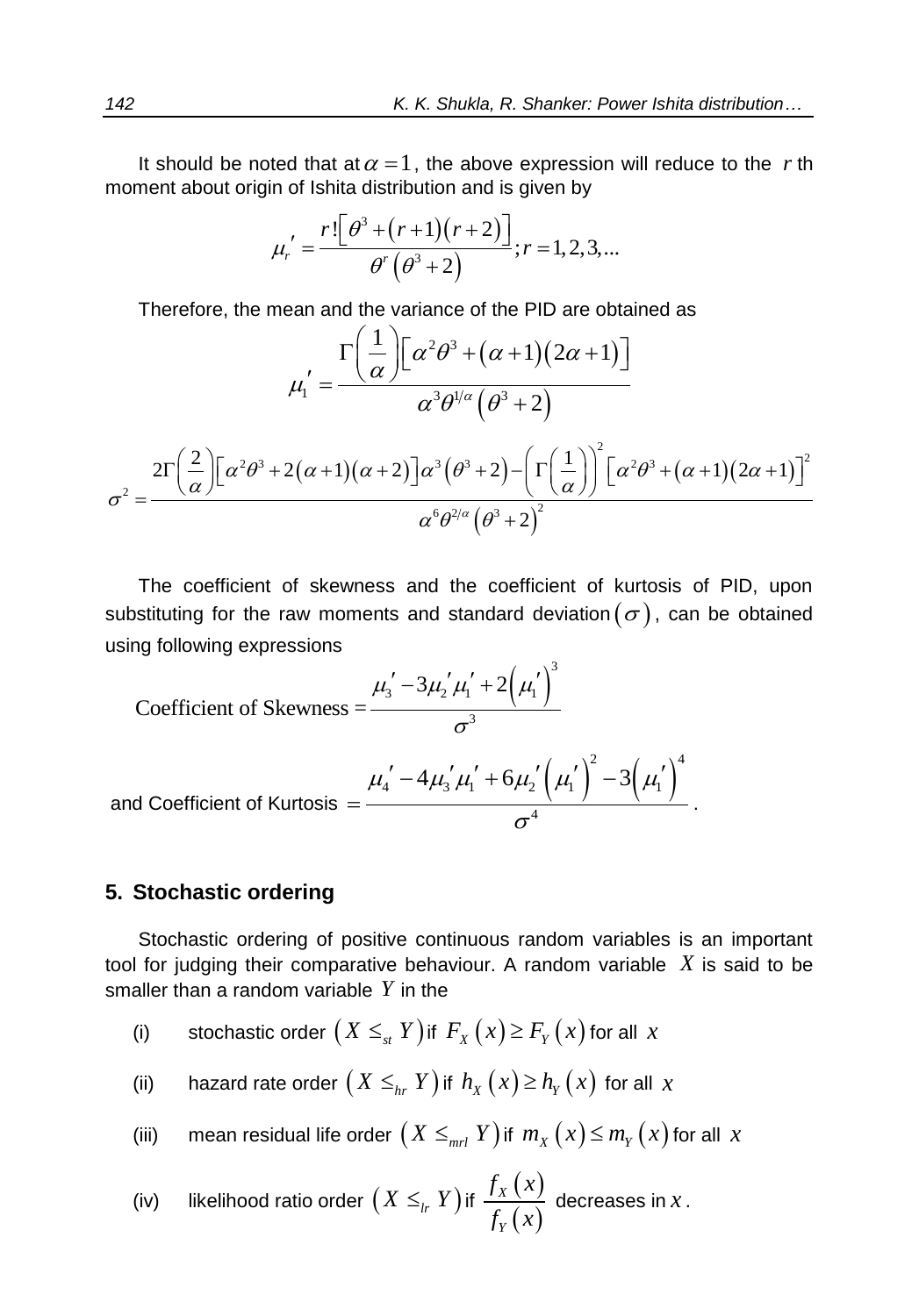The following important interrelationships due to Shaked and Shanthikumar (1994) are well known for establishing stochastic ordering of distributions

$$
X \leq_{lr} Y \Rightarrow X \leq_{hr} Y \Rightarrow X \leq_{mrl} Y
$$

The PID is ordered with respect to the strongest 'likelihood ratio ordering' as shown in the following theorem:

**Theorem:** Let  $X \sim \text{PID}(\theta_1, \alpha_1)$  and  $Y \sim \text{PID}(\theta_2, \alpha_2)$ . If  $\theta_1 > \theta_2$  and  $\alpha_1 = \alpha_2$ (or  $\alpha_1 < \alpha_2$  and  $\theta_1 = \theta_2$ ) then  $X \leq_{lr} Y$  and hence  $X \leq_{hr} Y$ ,  $X \leq_{mrl} Y$  and  $X \leq_{st} Y$ .

**Proof:** From the pdf of PID (2.1), we have\n
$$
\frac{f_X(x,\theta,\alpha_1)}{f_Y(x;\theta_2,\alpha_2)} = \left(\frac{\alpha_1 \theta_1^3 (\theta_2^3 + 2)}{\alpha_2 \theta_2^3 (\theta_1^3 + 2)}\right) \left(\frac{\theta_1 + x^{2\alpha_1}}{\theta_2 + x^{2\alpha_2}}\right) x^{\alpha_1 - \alpha_2} e^{-\left(\theta_1 x^{\alpha_1} - \theta_2 x^{\alpha_2}\right)} \quad ; \ x > 0
$$

Now

Now  
\n
$$
\left(\alpha_{2}\theta_{2}^{3}(\theta_{1}^{3}+2)\right)(\theta_{2}+x^{2\alpha_{2}})
$$
\nNow  
\n
$$
\ln \frac{f_{X}(x,\theta_{1},\alpha_{1})}{f_{Y}(x,\theta_{2},\alpha_{2})} = \ln \left(\frac{\alpha_{1}\theta_{1}^{3}(\theta_{2}^{3}+2)}{\alpha_{2}\theta_{2}^{3}(\theta_{1}^{3}+2)}\right) + \ln \left(\frac{\theta_{1}+x^{2\alpha_{1}}}{\theta_{2}+x^{2\alpha_{2}}}\right) + (\alpha_{1}-\alpha_{2})\ln x - (\theta_{1}x^{\alpha_{1}}-\theta_{2}x^{\alpha_{2}})
$$
\nThis gives  
\n
$$
\frac{d}{d\ln \frac{f_{X}(x,\theta_{1},\alpha_{1})}{\theta_{1}}}\left(\frac{2(\alpha_{1}\theta_{2}x^{2\alpha_{1}-1}-\alpha_{2}\theta_{1}x^{2\alpha_{2}-1}) + 2(\alpha_{1}-\alpha_{2})x^{2(\alpha_{1}+\alpha_{2})-1}}{\theta_{1}+2(\alpha_{1}-\alpha_{2})x^{2(\alpha_{1}+\alpha_{2})-1}} + \frac{\alpha_{1}-\alpha_{2}}{\theta_{1}+2\alpha_{2}}\right)
$$

This gives

$$
\int_{f_Y(x;\theta_2,\alpha_2)}^{f_Y(x;\theta_2,\alpha_2)} \cdots \left( \alpha_2 \theta_2^3 \left( \theta_1^3 + 2 \right) \right)^{1-\alpha_2} \left( \theta_2 + x^{2\alpha_2} \right)^{1-(\alpha_1 - \alpha_2)} \cdots \left( \theta_1 \right)^{1-\alpha_2}
$$
\nThis gives\n
$$
\frac{d}{dx} \left\{ \ln \frac{f_X(x;\theta_1,\alpha_1)}{f_Y(x;\theta_2,\alpha_2)} \right\} = \frac{2 \left( \alpha_1 \theta_2 x^{2\alpha_1 - 1} - \alpha_2 \theta_1 x^{2\alpha_2 - 1} \right) + 2 \left( \alpha_1 - \alpha_2 \right) x^{2(\alpha_1 + \alpha_2) - 1}}{\left( \theta_1 + x^{2\alpha_1} \right) \left( \theta_2 + x^{2\alpha_2} \right)} + \frac{\alpha_1 - \alpha_2}{x}
$$
\n
$$
- \left( \alpha_1 \theta_1 x^{\alpha_1 - 1} - \alpha_2 \theta_2 x^{\alpha_2 - 1} \right)
$$

Clearly for  $\theta_1 > \theta_2$  and  $\alpha_1 = \alpha_2$  (or  $\alpha_1 < \alpha_2$  and  $\theta_1 = \theta_2$ ),  $\frac{d}{dx}\Big\{\ln \frac{f_X(x,\theta_1,\alpha_1)}{f_Y(x;\theta_2,\alpha_2)}\Big\}$  $, \alpha$ <sub>2</sub>  $, \theta$ <sub>1</sub>,  $\ln \frac{f_X(x, \theta_1, \alpha_1)}{f_Y(x; \theta_2, \alpha_2)} \Big\} < 0$  $f_X(x)$  $\frac{f_Y(x)}{f_Y(x)}$ *d dx*  $\theta_1, \alpha_1$  $\frac{\partial_{1},\alpha_{1}}{\partial_{2},\alpha_{2}}$  < 0. This means that  $X \leq_{_{lr}} Y$  and hence  $X \leq_{_{hr}} Y$  ,  $X \leq_{_{mrl}} Y$  and  $X \leq_{_{st}} Y$  . Thus PID follows the strongest likelihood ratio ordering.

#### **6. Maximum likelihood estimation**

Let  $\big(x_1, x_2, x_3, ..., x_n\big)$  be a random sample of size  $\,n\,$  from PID $\big(\theta, \alpha\big)$  . Then, the log-likelihood function is given by

$$
\ln L = \sum_{i=1}^{n} \ln f_6(x_i; \theta, \alpha)
$$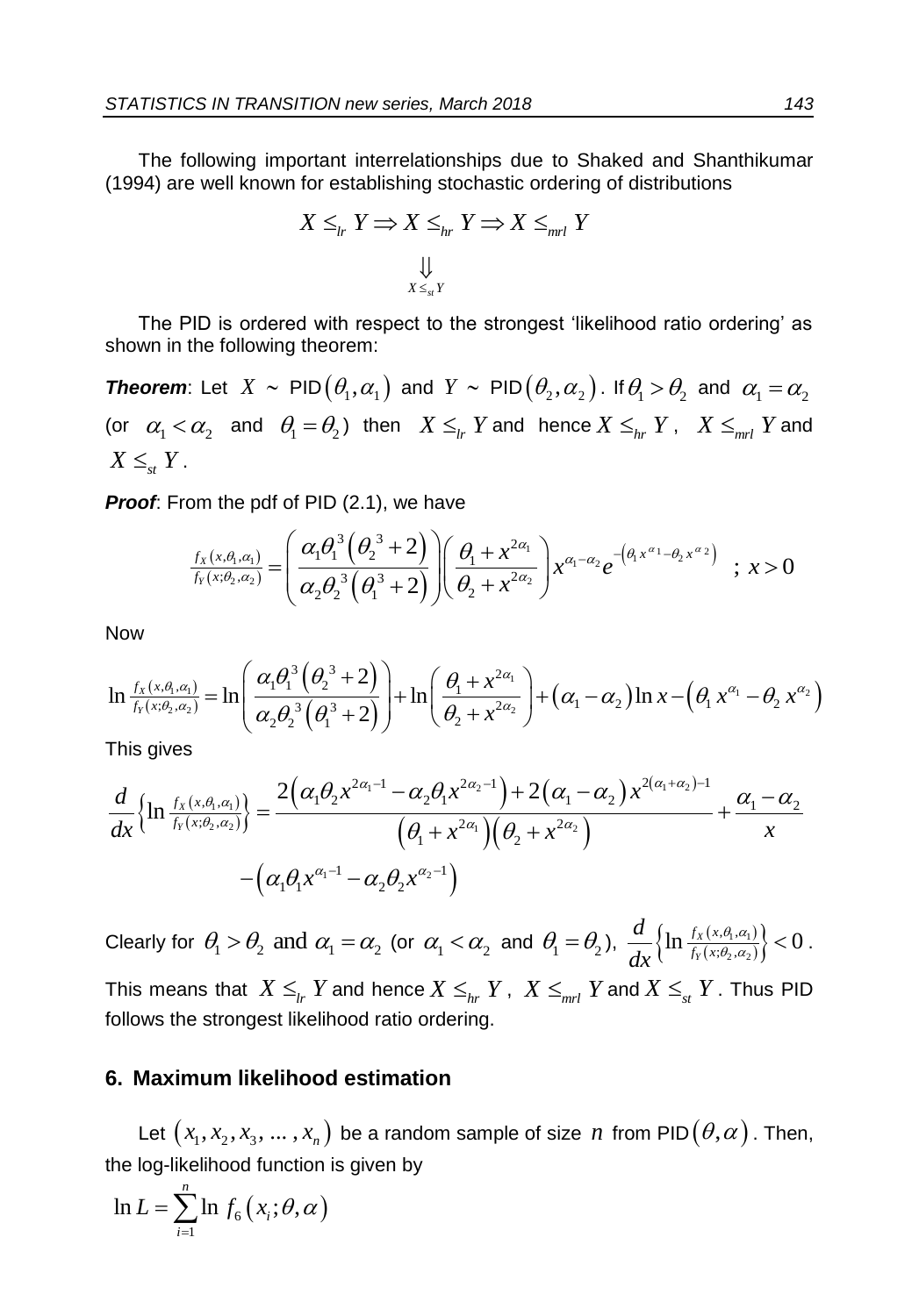144  
\nK. K. Shukla, R. Shanker: Power Ishita distribution...  
\n
$$
= n \Big[ \ln \alpha + 3 \ln \theta - \ln \left( \theta^3 + 2 \right) \Big] + \sum_{i=1}^n \ln \left( \theta + x_i^{2\alpha} \right) + \left( \alpha - 1 \right) \sum_{i=1}^n \ln \left( x_i \right) - \theta \sum_{i=1}^n x_i^{\alpha}.
$$

The maximum likelihood estimates (MLE)  $\left(\hat{\theta},\hat{\alpha}\right)$  of  $\;\;(\theta,\alpha)$  of PID (2.1) are

the solutions of the following log likelihood equations  
\n
$$
\frac{\partial \ln L}{\partial \theta} = \frac{3n}{\theta} - \frac{3n\theta^2}{\theta^3 + 2} + \sum_{i=1}^n \frac{1}{(\theta + x_i^{2\alpha})} - \sum_{i=1}^n x_i^{\alpha} = 0
$$
\n
$$
\frac{\partial \ln L}{\partial \alpha} = \frac{n}{\alpha} + 2\sum_{i=1}^n \frac{x_i^{2\alpha} \ln(x_i)}{(\theta + x_i^{2\alpha})} + \sum_{i=1}^n \ln(x_i) - \theta \sum_{i=1}^n x_i^{\alpha} \ln(x_i) = 0
$$

These two log likelihood equations do not seem to be solved directly because these cannot be expressed in closed form. However, Fisher's scoring method can

be applied to solve these equations iteratively. Thus, we have  
\n
$$
\frac{\partial^2 \ln L}{\partial \theta^2} = -\frac{3n}{\theta^2} + \frac{3n(\theta^3 - 4)\theta}{(\theta^3 + 2)^2} - \sum_{i=1}^n \frac{1}{(\theta + x_i^{2\alpha})^2}
$$
\n
$$
\frac{\partial^2 \ln L}{\partial \theta \partial \alpha} = -2\sum_{i=1}^n \frac{x_i^{2\alpha} \ln(x_i)}{(\theta + x_i^{2\alpha})^2} - \sum_{i=1}^n x_i^{\alpha} \ln(x_i) = \frac{\partial^2 \ln L}{\partial \alpha \partial \theta}
$$
\n
$$
\frac{\partial^2 \ln L}{\partial \alpha^2} = -\frac{n}{\alpha^2} + 4\theta \sum_{i=1}^n \frac{(x_i \ln(x_i))^2}{(\theta + x_i^{2\alpha})^2} - \theta \sum_{i=1}^n x_i^{\alpha} (\ln(x_i))^2
$$

The MLE  $\left(\hat{\theta},\hat{\alpha}\right)$  of  $\;\;(\theta,\alpha)$  of PID (2.1) are the solution of the following equations

$$
\begin{bmatrix}\n\frac{\partial^2 \ln L}{\partial \theta^2} & \frac{\partial^2 \ln L}{\partial \theta \partial \alpha} \\
\frac{\partial^2 \ln L}{\partial \theta \partial \alpha} & \frac{\partial^2 \ln L}{\partial \alpha^2}\n\end{bmatrix}_{\hat{\theta} = \theta_0}\n\begin{bmatrix}\n\hat{\theta} = \theta_0 \\
\hat{\alpha} = \alpha_0\n\end{bmatrix}\n=\n\begin{bmatrix}\n\frac{\partial \ln L}{\partial \theta} \\
\frac{\partial \ln L}{\partial \alpha}\n\end{bmatrix}_{\hat{\theta} = \theta_0}\n\begin{bmatrix}\n\frac{\partial \ln L}{\partial \theta} \\
\frac{\partial \ln L}{\partial \alpha}\n\end{bmatrix}_{\hat{\theta} = \theta_0}\n\begin{bmatrix}\n\frac{\partial \ln L}{\partial \theta} \\
\frac{\partial \ln L}{\partial \alpha}\n\end{bmatrix}_{\hat{\theta} = \theta_0}\n\begin{bmatrix}\n\frac{\partial \ln L}{\partial \theta} \\
\frac{\partial \ln L}{\partial \theta}\n\end{bmatrix}_{\hat{\theta} = \theta_0}
$$

where  $\theta_0$  and  $\alpha_0$  are initial values of  $\theta$  and  $\alpha$  . These equations are solved iteratively until sufficiently close estimates of  $\,\hat{\theta}\,$  and  $\hat{\alpha}\,$  are obtained. In this paper, R-software has been used to estimate the parameters  $\theta$  and  $\alpha$  for the considered dataset.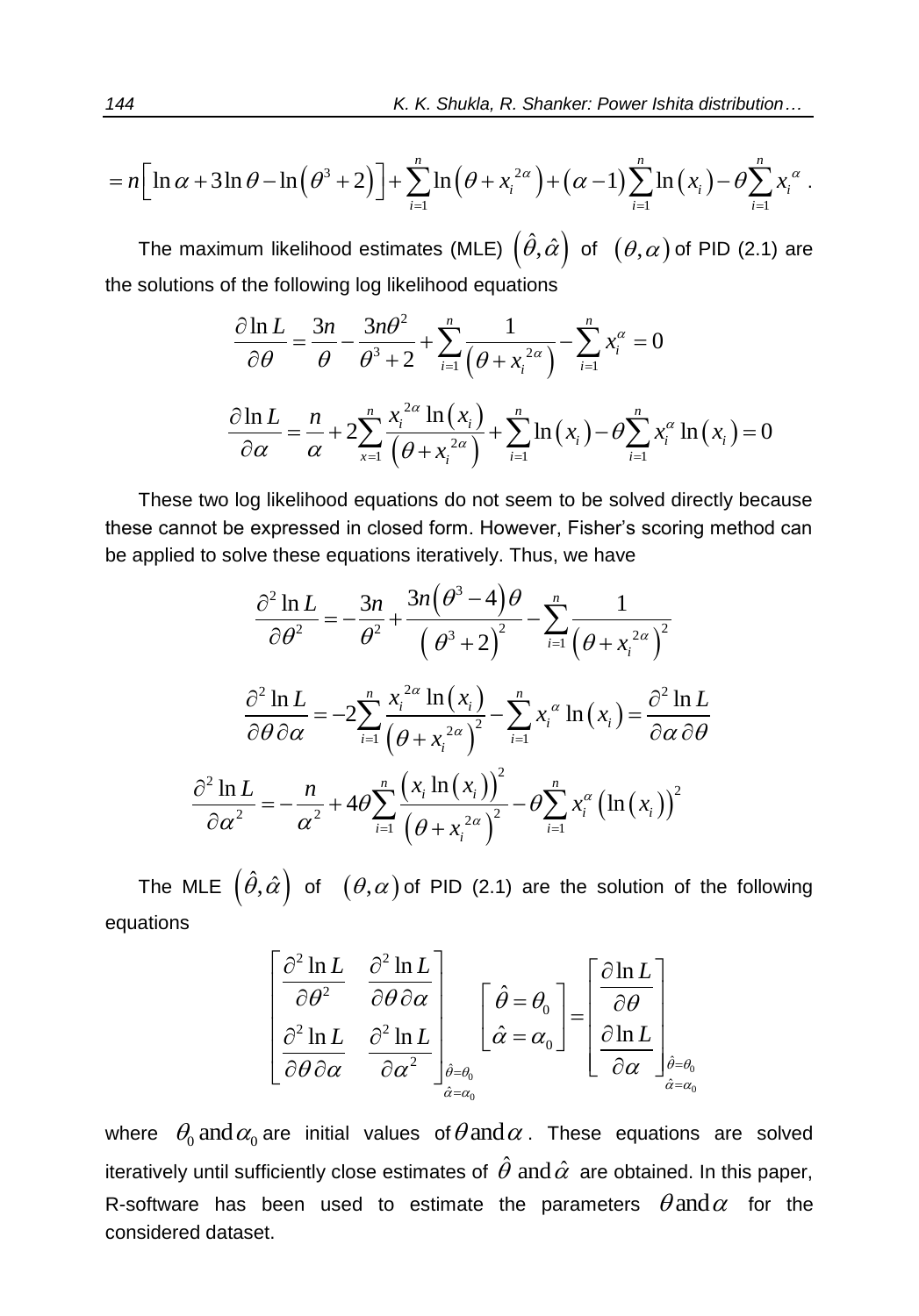## **7. Applications and goodness of FIT**

In this section, we present the goodness of fit of PID using maximum likelihood estimates of parameters to a real data set from engineering and compare its fit with the one-parameter exponential, Lindley, Akash and Ishita distributions and two-parameter PAD and PLD. The following real lifetime data have been considered for the goodness of fit of the considered distributions.

**Data Set:** The following data represent the tensile strength, measured in GPa, of 69 carbon fibers tested under tension at gauge lengths of 20mm, Bader and Priest (1982)

 1.312 1.314 1.479 1.552 1.700 1.803 1.861 1.865 1.944 1.958 1.966 1.997 2.006 2.021 2.027 2.055 2.063 2.098 2.140 2.179 2.224 2.240 2.253 2.270 2.272 2.274 2.301 2.301 2.359 2.382 2.382 2.426 2.434 2.435 2.478 2.490 2.511 2.514 2.535 2.554 2.566 2.570 2.586 2.629 2.633 2.642 2.648 2.684 2.697 2.726 2.770 2.773 2.800 2.809 2.818 2.821 2.848 2.880 2.954 3.012 3.067 3.084 3.090 3.096 3.128 3.233 3.433 3.585 3.585

In order to compare the considered distributions, values of  $-2\ln L$ , AIC (Akaike Information Criterion), K-S Statistic ( Kolmogorov-Smirnov Statistic) and p-value for the real dataset have been computed using maximum likelihood estimates and presented in Table 1. The formulae for computing AIC and K-S Statistics are as follows:

 $AIC = -2\ln L + 2k$  and  $\text{K-S} = \text{Sup} \left| F_n(x) - F_0(x) \right|$ , where  $k =$  the number of parameters,  $n =$  the sample size,  $F_n(x)$  is the empirical (sample) cumulative distribution function and  $F_0(x)$  is the theoretical cumulative distribution function. The best distribution is the distribution corresponding to lower values of  $-2\ln L$ , AIC, and K-S statistics and higher p-value.

| <b>Model</b> | <b>ML Estimates</b>                               | $-2ln L$ | <b>AIC</b> | K-S   | p-value |
|--------------|---------------------------------------------------|----------|------------|-------|---------|
| <b>PID</b>   | $\theta = 0.18063$<br>$\hat{\alpha} = 3.00429$    | 97.84    | 101.84     | 0.033 | 1.00    |
| <b>PAD</b>   | $\ddot{\theta} = 0.169$<br>$\hat{\alpha} = 3.061$ | 98.02    | 102.02     | 0.038 | 0.999   |
| <b>PLD</b>   | $\theta$ = 0.050<br>$\hat{\alpha} = 3.868$        | 98.12    | 102.12     | 0.044 | 0.998   |
| Ishita       | $\theta$ = 0.39152                                | 223.14   | 225.14     | 0.331 | 0.003   |

**Table 1.** MLE's, -2ln L, AIC, K-S and p-value of the fitted distributions of the considered dataset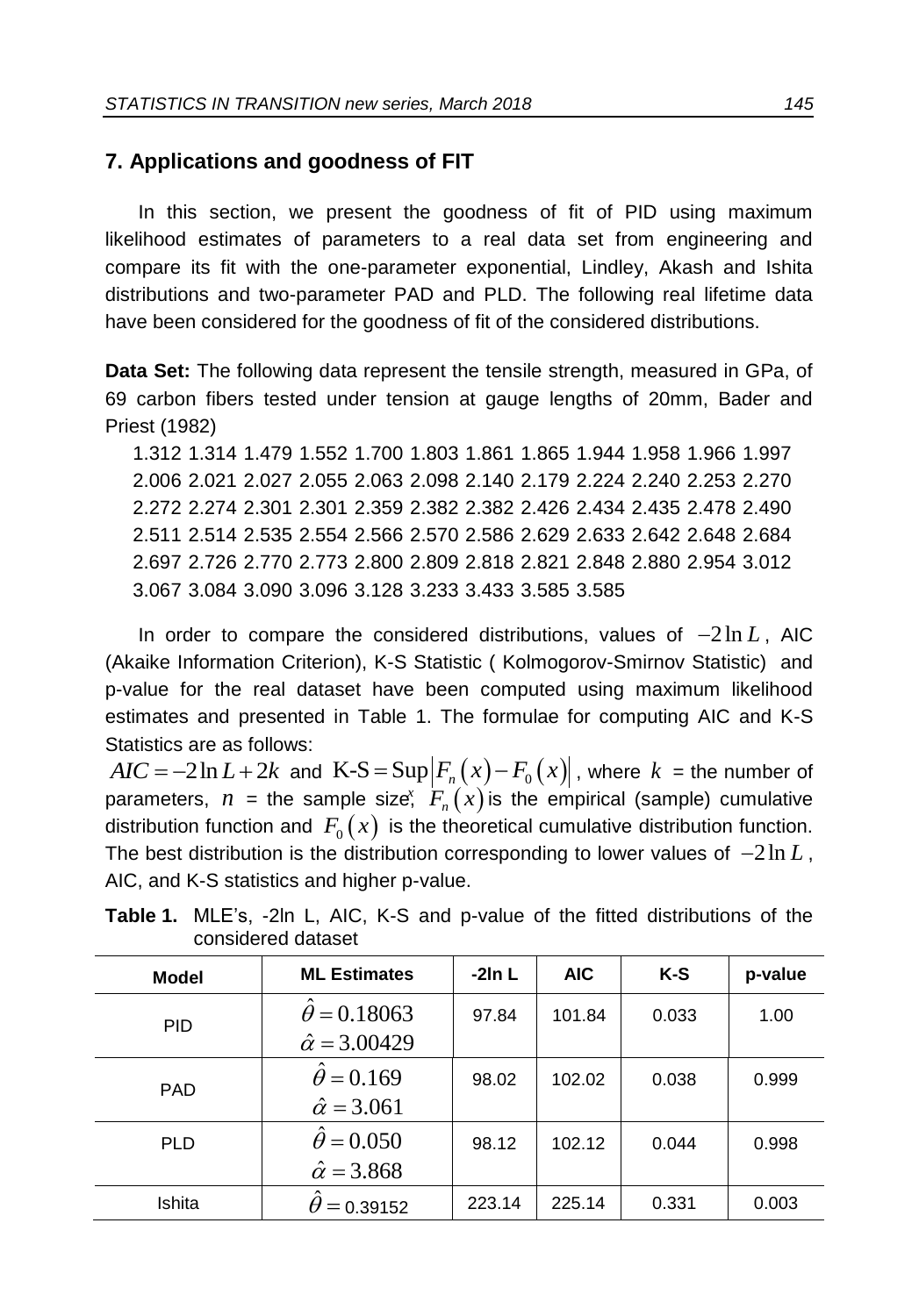| Model       | <b>ML Estimates</b> | -2In L | <b>AIC</b> | K-S   | p-value |  |
|-------------|---------------------|--------|------------|-------|---------|--|
| Akash       | $\theta = 0.964726$ | 224.28 | 226.28     | 0.348 | 0.001   |  |
| Lindley     | $\theta = 0.659000$ | 238.38 | 240.38     | 0.390 | 0.000   |  |
| Exponential | $\theta = 0.407941$ | 261.74 | 263.74     | 0.434 | 0.000   |  |

**Table 1.** MLE's, -2ln L, AIC, K-S and p-value of the fitted distributions of the considered dataset (cont.)

It is obvious from the goodness of fit based on K-S statistic that PID gives better fit than all the considered distributions and hence it can be considered an important two-parameter lifetime distribution for modelling lifetime data. The variance-covariance matrix and the 95% confidence intervals (CI's) of the ML estimates of the parameters  $\theta$  and  $\alpha$  of PID are presented in Table 2.

**Table 2.** Variance-Covariance matrix and 95% confidence intervals (CI's) for the parameters  $\hat{\theta}$  and  $\,\hat{\alpha}\,$  of the considered dataset

| <b>Parameters</b> | <b>Variance-Covariance Matrix</b> |              | 95% CI   |          |  |
|-------------------|-----------------------------------|--------------|----------|----------|--|
|                   |                                   |              | Lower    | Upper    |  |
|                   | 0.002233                          | $-0.0117269$ | 0.105235 | 0.292116 |  |
| $\alpha$          | -0.0117269                        | 0.0662314    | 2.527340 | 3.53244  |  |

The profile of likelihood estimates of parameters  $\,\hat{\theta}\,$  and  $\,\hat{\alpha}\,$  of PID for the considered data set is shown in Figure 4. Also, the fitted plots of the considered dataset for PID are shown in Figure 5.



Figure 4. Profile of the likelihood estimates  $\hat{\theta}$  and  $\hat{\alpha}$  of PID for the considered dataset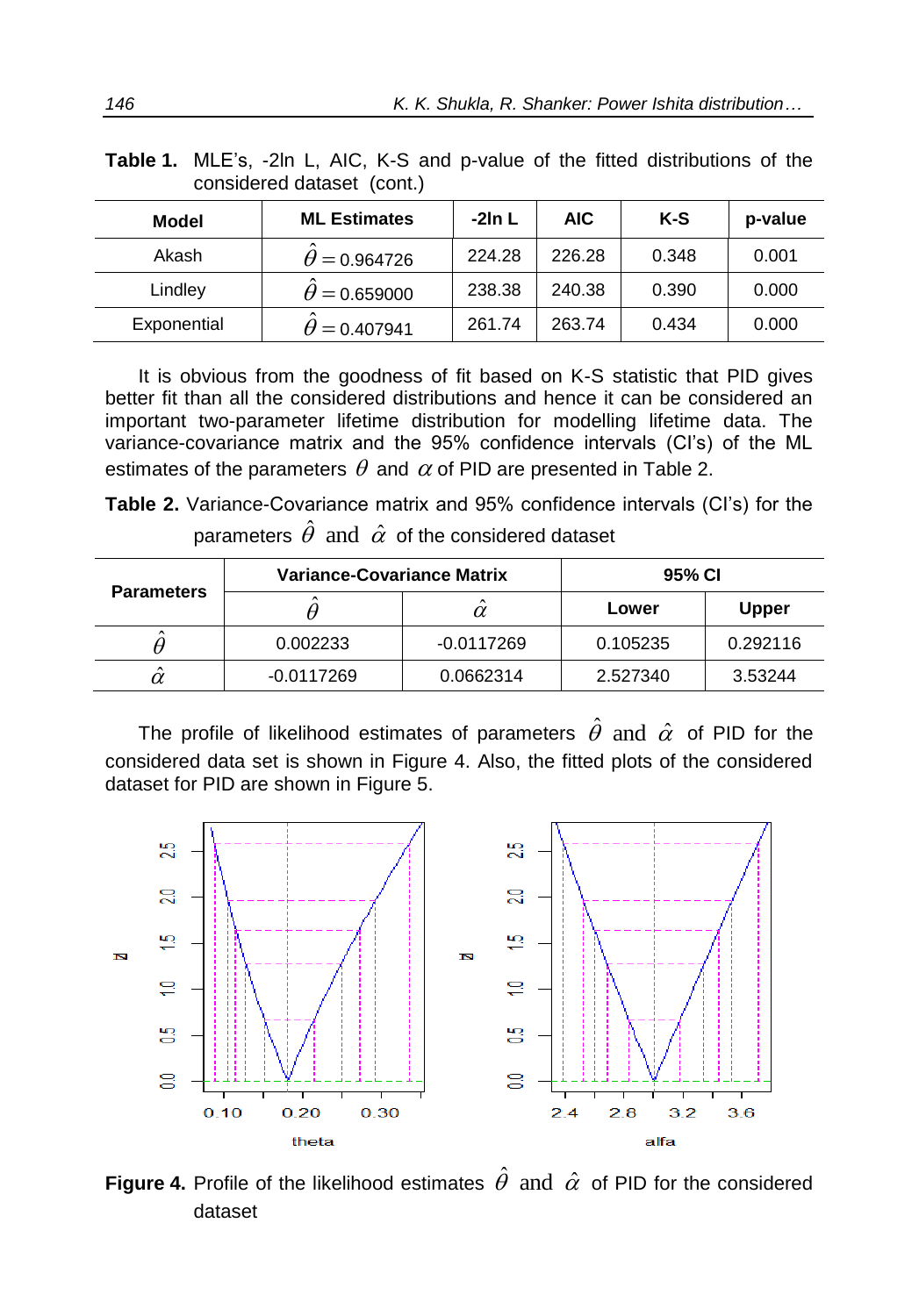

**Figure 5.** Fitted plots of the considered distributions for the given dataset

#### **8. Concluding remarks**

In this paper a two-parameter power Ishita distribution (PID), of which oneparameter Ishita distribution introduced by Shanker and Shukla (2017 a) is a special case, has been introduced and its important statistical properties including shapes of the density, moments, skewness and kurtosis measures and hazard rate function have been discussed. The stochastic ordering of the distribution has been studied. The maximum likelihood estimation has been discussed for estimating its parameters. An application and goodness of fit of PID have been discussed with a real lifetime data set from engineering and the fit has been found quite satisfactory over two-parameter PAD and PLD and one-parameter Ishita, Akash, Lindley and exponential distributions.

#### **Acknowledgment**

Authors are grateful to the Editor-In-Chief of the journal and two independent reviewers for their useful comments, which improved the presentation and the quality of the paper.